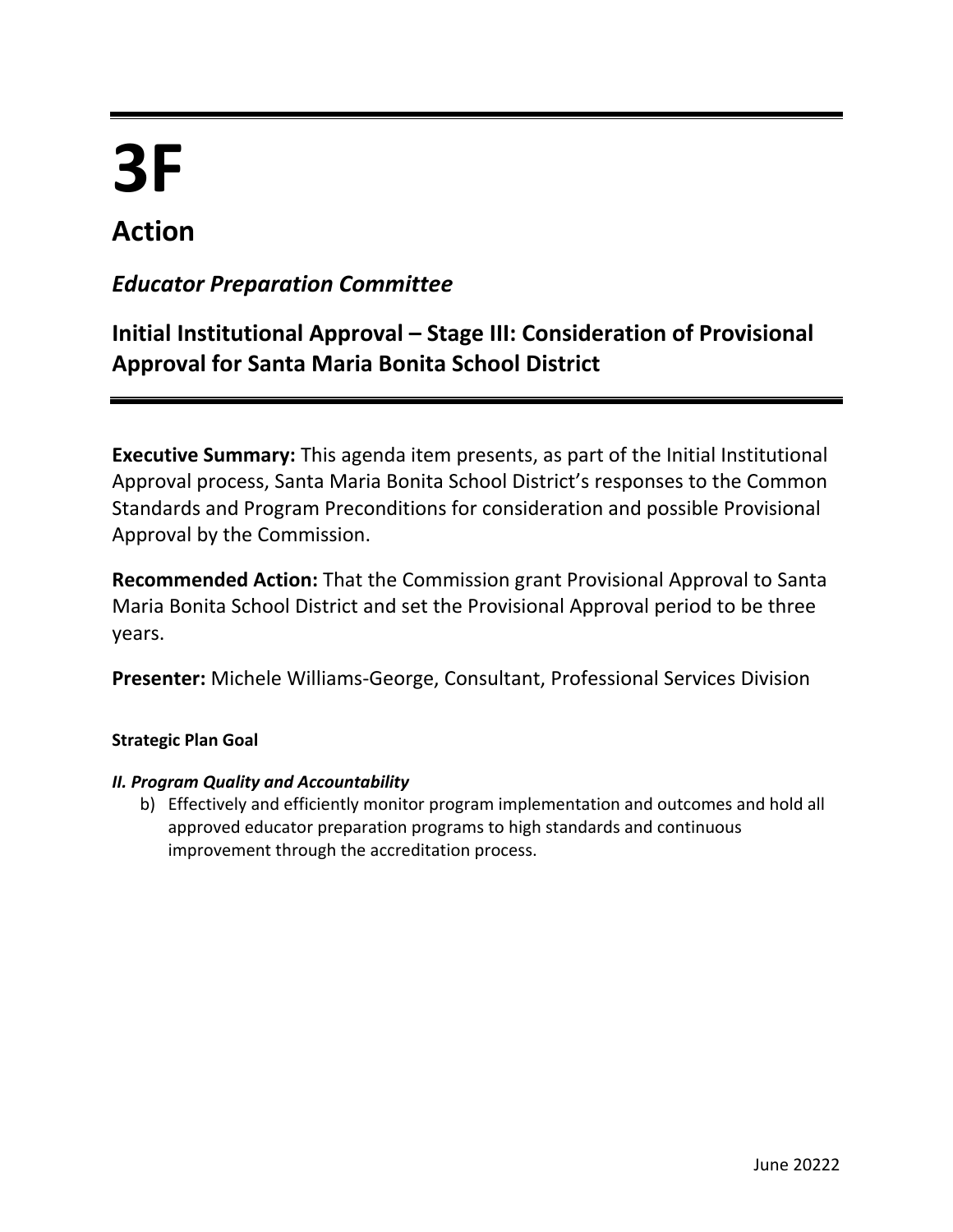# **Initial Institutional Approval – Stage III: Consideration of Provisional Approval for Santa Maria Bonita School District**

#### **Introduction**

This agenda item presents, as a part of Stage III of the Initial Institutional Approval (IIA) process, Santa Maria Bonita School District's responses to relevant Preconditions and the Common Standards for consideration of Provisional Institutional Approval by the Commission on Teacher Credentialing (Commission). Santa Maria Bonita School District seeks IIA in order to offer a teacher induction program. All Preconditions have been reviewed by staff and have been determined to be met. All Common Standards responses have been reviewed by members of the Board of Institutional Review (BIR) and have been determined to be aligned. If granted Provisional Institutional Approval, the next step in the process would be the review of Santa Maria Bonita School District's response to the Program Standards by a BIR team. When these reviewers determine that the Program Standards are aligned, the proposed program will be considered for Provisional Program Approval by the Committee on Accreditation (COA). If approved, the institution may offer the program for the time period specified by the Commission.

#### **Background**

California Education Code §44372(c), provides the Commission with the authority to accredit institutions to offer programs that lead to a credential to serve as an educator in California's public schools. The Commission has established the IIA process whereby an institution seeking to offer educator preparation program(s) in California must satisfactorily complete five stages to be approved as a program sponsor.

At the December 2015 Commission meeting, the Commission approved a new IIA process as part of the Strengthening and Streamlining Accreditation project. Updates to the IIA process were subsequently approved during the February 2017 Commission Meeting. The process requires the satisfactory completion of five approval stages. The submission of Common Standards and Preconditions is Stage III of the five-stage process, as indicated in the highlighted column of the chart on the following page. Completion of this stage of the process results in a determination by the Commission of whether to grant the institution Provisional Approval. Provisional Approval permits the institution to offer an educator preparation program once the program standards are found to be aligned by a BIR team and the proposed program is approved by the COA in Stage IV.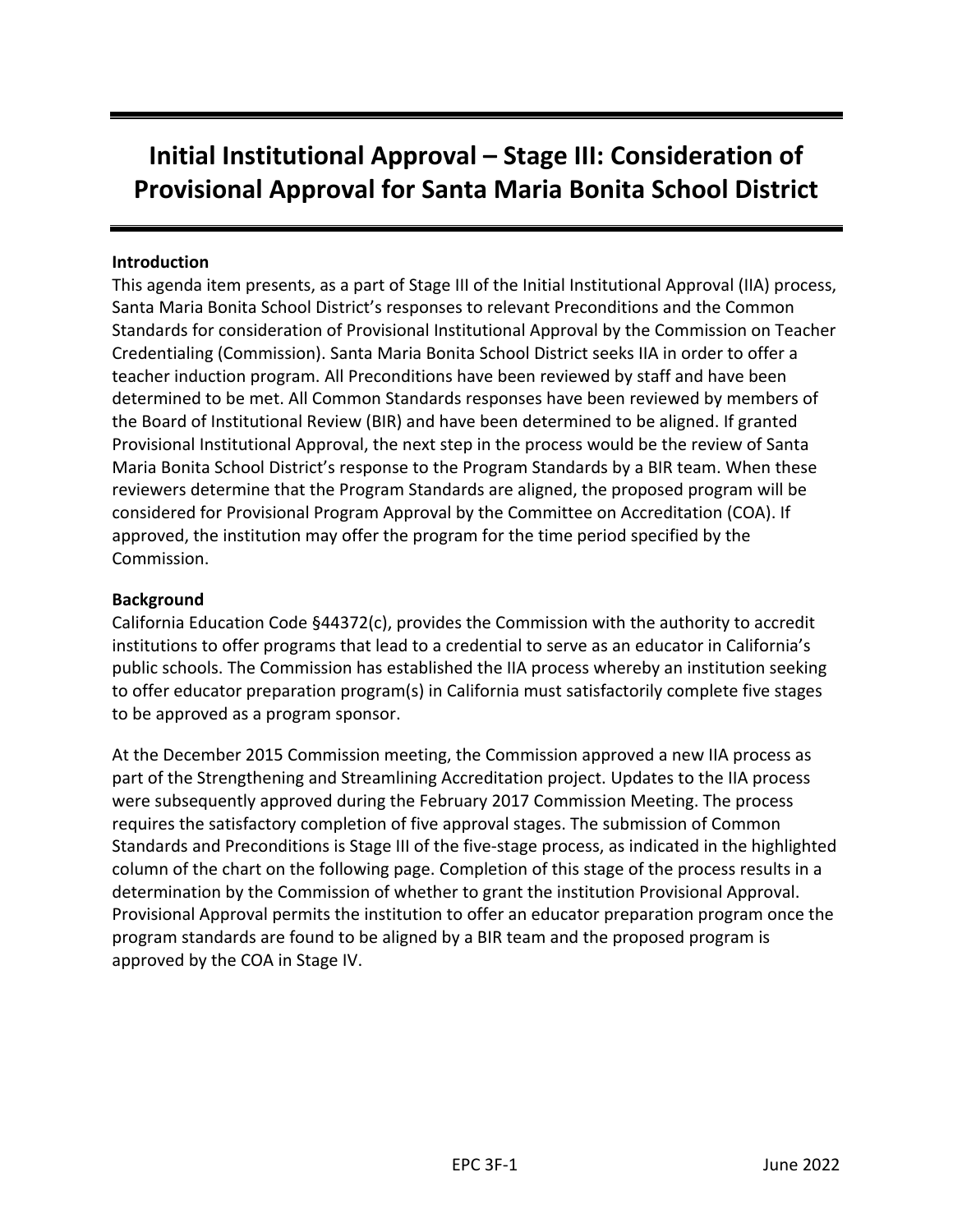# **Initial Institutional Approval: Five Stages Chart**

Santa Maria Bonita School District is seeking approval of Stage III as highlighted in the chart below.

| <b>IIA Process</b>  | Stage I                                                                                                                                                           | <b>Stage II</b>                                                                                                                                                                                                                                                                                                                                 | <b>Stage III</b>                                                                                                              | <b>Stage IV</b>                                                            | <b>Stage V</b>                                                                                                                      |
|---------------------|-------------------------------------------------------------------------------------------------------------------------------------------------------------------|-------------------------------------------------------------------------------------------------------------------------------------------------------------------------------------------------------------------------------------------------------------------------------------------------------------------------------------------------|-------------------------------------------------------------------------------------------------------------------------------|----------------------------------------------------------------------------|-------------------------------------------------------------------------------------------------------------------------------------|
| <b>Action</b>       | <b>Prerequisites</b>                                                                                                                                              | Eligibility<br><b>Requirements</b>                                                                                                                                                                                                                                                                                                              | <b>Preconditions &amp;</b><br><b>Common Standards</b>                                                                         | <b>Program Standards</b>                                                   | <b>Provisional Site Visit</b>                                                                                                       |
| <b>Purpose</b>      | Ensures legal eligibility of<br>institution in California<br><b>Ensures institution</b><br>understands<br>requirements of<br>Commission's<br>accreditation system | Ensures that<br>institution has<br>capacity to sponsor<br>effective programs                                                                                                                                                                                                                                                                    | <b>Ensures institution meets</b><br>all relevant<br>preconditions<br><b>Ensures institution meets</b><br>all Common Standards | Ensures all proposed<br>programs meet all<br>relevant program<br>standards | Program operates for 2-<br>4 years and hosts a<br>provisional<br>accreditation site visit                                           |
| <b>Requirements</b> | Institution must:<br>Have legal eligibility<br><b>Attend Accreditation</b><br>2.<br>101 with institutional<br>team                                                | Submit responses to:<br>12 Eligibility<br>Criteria                                                                                                                                                                                                                                                                                              | Submit responses to:<br><b>Preconditions</b><br><b>Common Standards</b><br>$\bullet$                                          | Submit responses to:<br>Program Standards                                  | Institution must:<br>Collect data<br>$\bullet$<br>Host provisional site<br>visit                                                    |
| <b>Reviewed By</b>  | <b>Staff</b>                                                                                                                                                      | <b>Staff</b>                                                                                                                                                                                                                                                                                                                                    | <b>Preconditions: Staff</b><br><b>Common Standards: BIR</b>                                                                   | <b>BIR</b>                                                                 | <b>Site Visit Team</b>                                                                                                              |
| <b>Authority</b>    | <b>Staff</b>                                                                                                                                                      | Commission                                                                                                                                                                                                                                                                                                                                      | <b>Commission</b>                                                                                                             | <b>COA</b>                                                                 | Commission                                                                                                                          |
| <b>Decision</b>     | Determine Eligibility for<br>Stage II                                                                                                                             | Eligibility:<br>Grant<br>1.<br>2. Deny                                                                                                                                                                                                                                                                                                          | <b>Provisional Approval:</b><br>1.<br>Grant<br>2.<br><b>Deny</b>                                                              | Program(s):<br>1. Approve<br>2. Deny                                       | <b>Grant Full approval</b><br><b>Retain Provisional</b><br>2.<br>Approval with<br>Additional<br>Requirements<br>Deny Approval<br>3. |
| <b>IIA Status*</b>  | Approved<br>. .                                                                                                                                                   | Approved<br>$\frac{1}{2}$ $\frac{1}{2}$ $\frac{1}{2}$ $\frac{1}{2}$ $\frac{1}{2}$ $\frac{1}{2}$ $\frac{1}{2}$ $\frac{1}{2}$ $\frac{1}{2}$ $\frac{1}{2}$ $\frac{1}{2}$ $\frac{1}{2}$ $\frac{1}{2}$ $\frac{1}{2}$ $\frac{1}{2}$ $\frac{1}{2}$ $\frac{1}{2}$ $\frac{1}{2}$ $\frac{1}{2}$ $\frac{1}{2}$ $\frac{1}{2}$ $\frac{1}{2}$<br>$\mathbf{1}$ | <b>Provisional Approval**</b><br>$\sim$                                                                                       | Provisional Approval***<br>シシシュ ノー・・・ パー・                                  | <b>Full Approval</b>                                                                                                                |

\**At conclusion of stage \*\*Institutionally-approved but cannot offer programs \*\*\*May begin offering approved programs*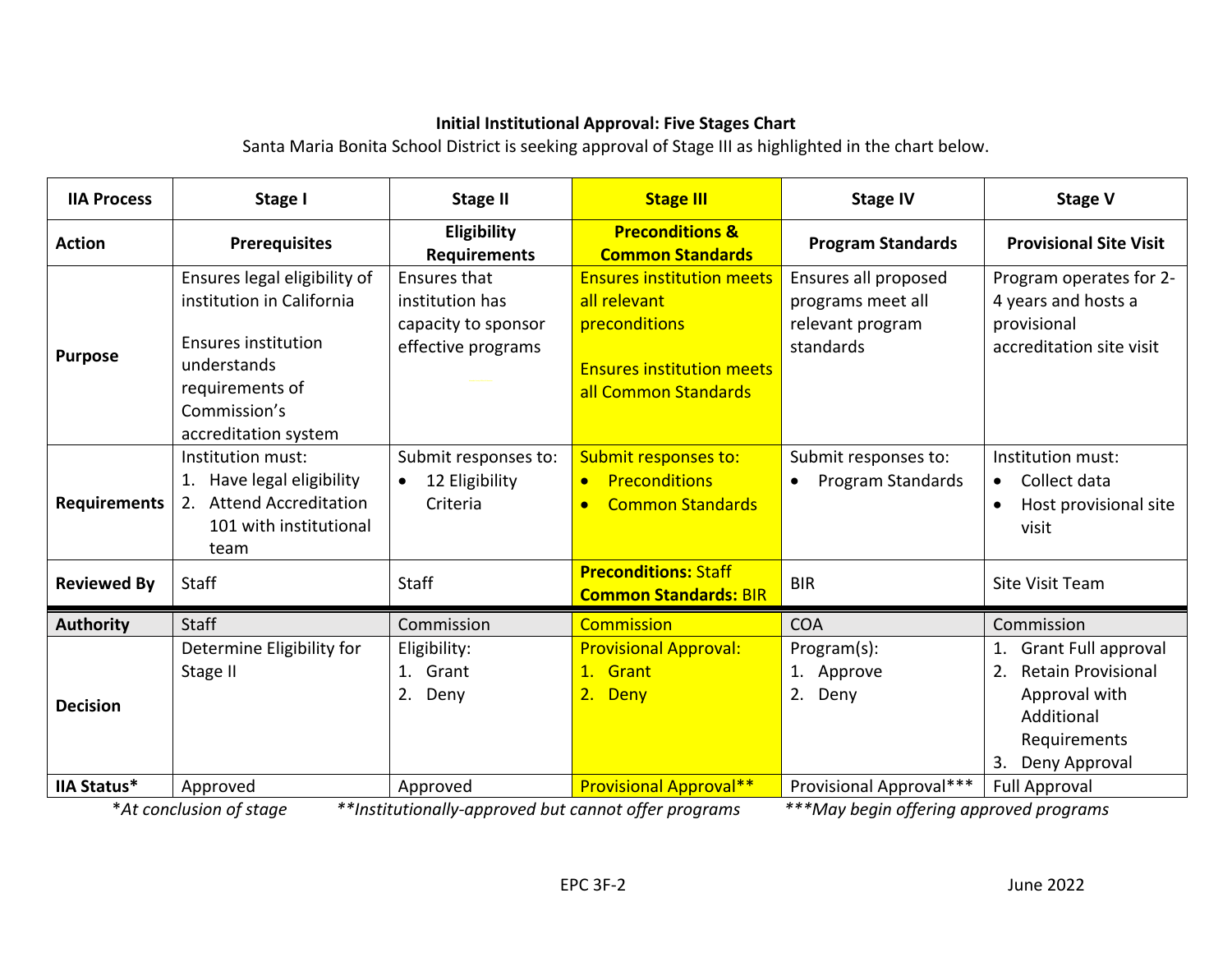#### **Santa Maria Bonita School District**

Santa Maria Bonita School District (SMBSD) completed Stages I and II of the IIA process and was approved as an eligible institution by the Commission at its [April 2022](https://www.ctc.ca.gov/commission/agendas/2022-04/april-2022-commission-meeting) meeting. This action allowed SMBSD to move forward to Stage III in which responses to Preconditions and Common Standards were submitted, as linked in this item. Currently, SMBSD seeks Provisional Institutional Approval from the Commission. The SMBSD application states that the institution intends to offer a teacher induction program and will next seek Stage IV, Provisional Program Approval from the COA.

#### **Stage III: Review to Determine Alignment with Preconditions and Common Standards**

In keeping with the Commission's process for IIA, Santa Maria Bonita School District submitted its responses to the Initial Program Preconditions, teacher induction program preconditions, and the Common Standards. The Preconditions have been reviewed by Commission staff and have been found to be met. Two BIR members reviewed the Common Standards and have found them to be aligned.

Summaries of SMBSD's responses to Preconditions and the Common Standards are included in this agenda item. The [complete Stage III submission of SMBSD](https://sites.google.com/smbsd.net/smbsdtip/accreditation/stage-3?authuser=0)'s responses is available on their website. It is important to remember that although the Preconditions and Common Standards in this agenda item can provide some indication of the design of the program the institution proposes to offer, detailed program information will be provided in the institution's responses to the program standards in Stage IV of the IIA process. The responses to the Program Standards will be reviewed by a team of qualified individuals to determine alignment to the Commission-approved Program Standards. Once reviewers have determined that the responses are aligned to the Program Standards, an agenda item will be brought to the COA for approval or denial of the proposed program.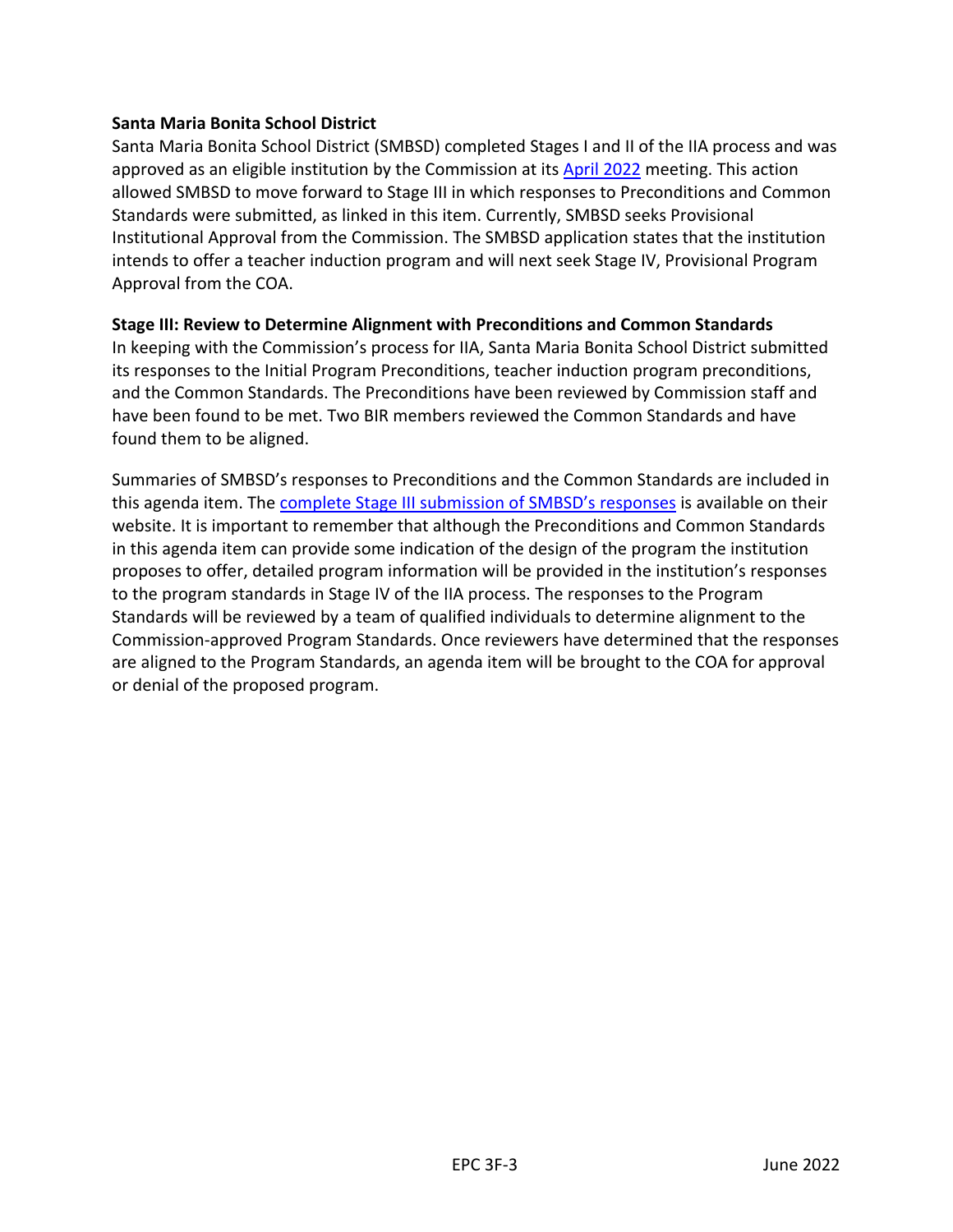#### **Initial Program Preconditions**

# *(1) Demonstration of Need*

To be granted initial program accreditation by the Committee on Accreditation, the program sponsor must demonstrate the need for the type of program in the service area in which it will operate or a need for educators prepared through the specific program delivery model. Proposals must include data on the number of individuals currently serving on less than full credentials, where available, in the service area of the proposed program, projected need based on a needs analysis, and affirmations from employers with their anticipated hiring need for individuals with the planned credential.

#### Meets Precondition: Yes

#### *How Santa Maria Bonita School District Meets the Precondition:*

Santa Maria Bonita School District demonstrates a clear need for local teacher induction with their analysis of teachers and appropriate credentials within their district. That analysis shows SMBSD has a large population of new educators within the district. In 2021-2022, SMBSD employs 43 new teacher candidates enrolled in year 2 of induction with Santa Barbara County Education Office and 14 new teacher candidates in year 1 of induction with San Luis Obispo County Office of Education. Additionally in 2021-2022, the district hired 24 new teachers midyear on various permits. As identified in Criterion 11 of the Eligibility Requirements, SMBSD has been offering onboarding support for new teachers since 2020 to supplement, and in the case of mid-year hires fully support, a successful integration into the teaching profession. The district feels that their work on the Teacher Development Program (housed in the Department of Teaching and Learning) provides a more comprehensive approach to new teacher support and is the critical factor of their success with retaining teachers. According to EdData, cumulative enrollment and Average Daily Attendance (ADA) has been consistent for the past five years. The combination of this expected continued consistency and the teacher shortage, which is forecasted to continue for several years, causes SMBSD to anticipate an accompanying need to support new teachers for the foreseeable future.

# *(2) Collaboration in Program Design and Implementation*

To be granted initial program accreditation by the Committee on Accreditation, the program sponsor must demonstrate evidence of collaboration between institutions of higher education, employers of credentialed educators, and TK-12 practitioners in the design of the program. This evidence must include verification that the partners will share authority and responsibility for the implementation and continuous improvement of the proposed educator preparation program as negotiated in the partnership agreement.

Meets Precondition: Yes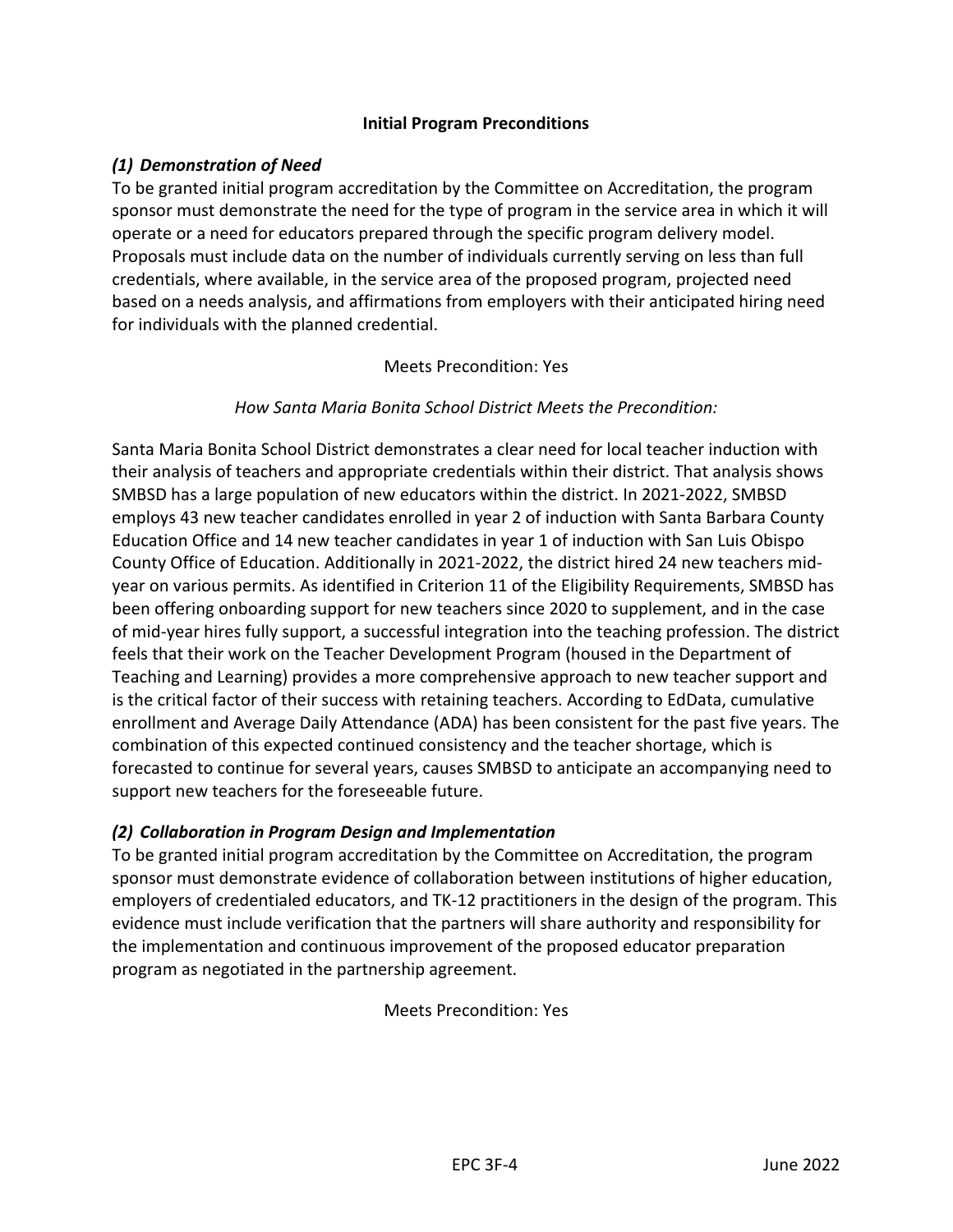# *How Santa Maria Bonita School District Meets the Precondition:*

While meetings of various constituents and stakeholders will be occurring weekly and/or monthly, Santa Maria Bonita School District intends primary collaboration for implementation and continuous improvement of the induction program to occur through the Advisory Committee. The Advisory Committee will incorporate representation from an institution of higher education (California Lutheran University), TK-12 practitioners including San Luis Obispo County Office of Education as well as several district educators including coaches and mentors, and both district and site administration. Common Standard 1 response indicates how these constituents will work together five times throughout the year.

The Advisory Committee, which has the identified purpose of supporting the functionality and growth of the SMBSD Teacher Induction Program, will meet at the beginning of the year, and then quarterly to review Teacher Induction Program standards to ensure the induction program is continuously striving to improve based upon identified goals and the expectations of the Commission. The Committee will also:

- Review candidates' CSTP Survey Data and adjust professional development to meet areas of need.
- Review internal and Accreditation Data System surveys and make suggestions and revisions to the program as appropriate.
- Ensure the program continues to meet district and Commission standards.
- Review Early Completion Option applications.
- Address any grievances by candidates.

# **Teacher Induction Program Preconditions**

#### *Precondition 1*

Each Induction Program must be designed to provide a two-year, individualized, job embedded system of mentoring, support and professional learning that begins in the teacher's first year of teaching.

#### Meets Precondition: Yes

# *How Santa Maria Bonita School District Meets the Precondition:*

In accordance with Precondition 1, Santa Maria Bonita School District states the teacher induction program will be a two-year program designed to accelerate teacher effectiveness and enhance teacher retention. Human Resources will notify SMBSD Teacher Development when eligible candidates are hired. Beginning in their first year of teaching, SMBSD new teachers will receive job-embedded mentoring support while they develop and implement Individualized Learning Plans (ILP) to support their growth related to the California Standards for the Teaching Profession (CSTP) within the context of their teaching position. Their ILP will be connected to the work and goals they set in their credential programs and connected to site and district goals. As a primary means of support for the candidate, SMBSD will provide weekly mentor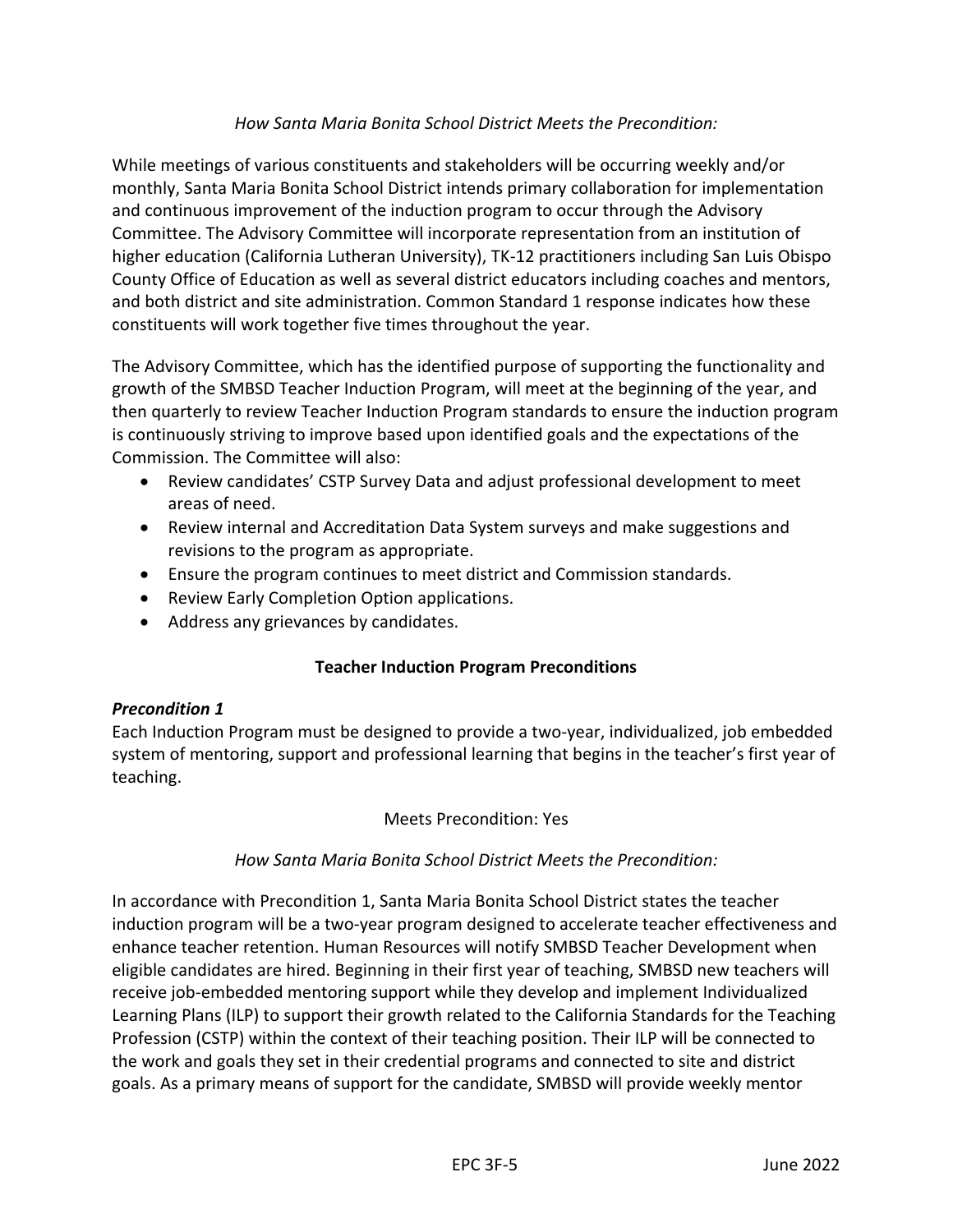collaborations as well as professional learning opportunities and monthly opportunities for collaboration.

# *Precondition 2*

The Induction Program must identify and assign a mentor to each participating teacher within the first 30 days of the participant's enrollment in the program, matching the mentor and participating teacher according to credentials held, grade level and/or subject area, as appropriate to the participant's employment.

Meets Precondition: Yes

# *How Santa Maria Bonita School District Meets the Precondition:*

In accordance with Precondition 2, Santa Maria Bonita School District confirms in the overview of Mentoring Support section of the draft Induction Handbook that, "Mentors will be matched within the first 30 days of new teacher enrollment and will have like credentials as their new teacher." SMBSD will match candidates with the most appropriate mentor relative to credentials held, grade level and/or subject area. The Mentor Overview chapter of the handbook supports this statement by identifying mentor qualifications and the description of mentor roles. Accuracy of mentor/candidate matching will be tracked using the Induction Program Mentor/Candidate Match Record. Candidates will complete an end-of-year reflection where they can identify if their mentor match is effective. They are also provided with informal opportunities throughout the year to share information regarding the effectiveness of their mentor relationship.

# *Precondition 3*

Each Induction Program must assure that each participating teacher receives an average of not less than one hour per week of individualized support/mentoring coordinated and/or provided by the mentor.

Meets Precondition: Yes

*How Santa Maria Bonita School District Meets the Precondition:*

In accordance with Precondition 3, Santa Maria Bonita School District states in the overview of Mentoring Support that, "They (mentors) are expected to meet no less than one hour each week with their candidate to provide "just in time" support and encourage analysis of teaching practices to help their candidate develop enduring professional skills." These support hours will be tracked using the Mentoring Logs which, in turn, will be monitored weekly by the Induction Director. Expectations of weekly candidate/mentor meetings will be communicated in the New Teacher Induction Handbook which is reviewed during the Orientation.

# *Precondition 4*

Goals for each participating teacher must be developed within the context of the Individual Learning Plan (ILP) within the first 60 days of the teacher's enrollment in the program.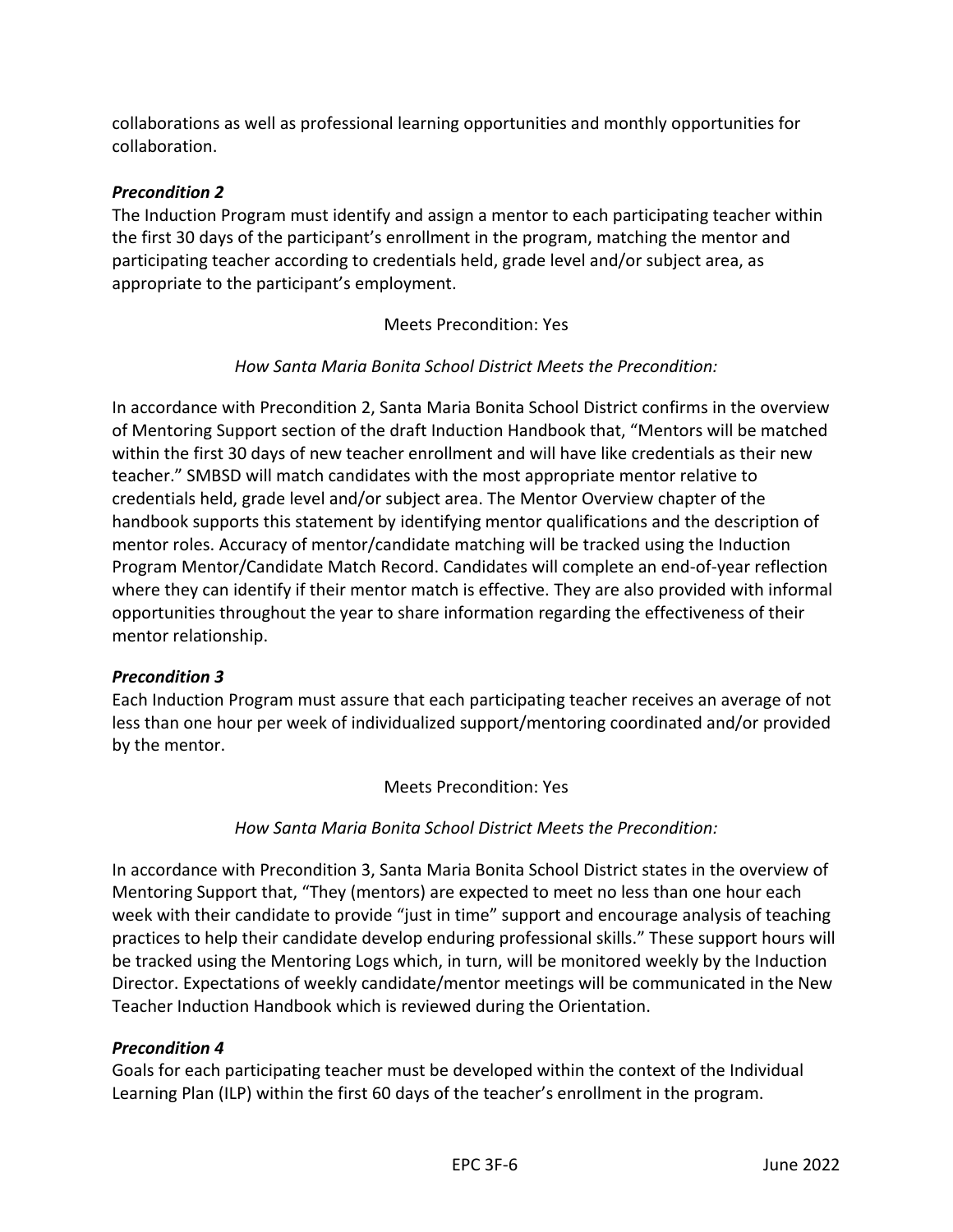# Meets Precondition: Yes

#### *How Santa Maria Bonita School District Meets the Precondition:*

In accordance with Precondition 4, Santa Maria Bonita School District identifies in its Program Requirements that ILP's will be developed in collaboration with the candidate's site coach and administrator within 60 days of enrollment into the program. ILP's will be shared with the Induction Teacher on Special Assignment and Induction Director via the New Teacher Google Classroom to ensure they are adequately developed within the first 60 days of their program.

#### *Precondition 5*

The ILP must be designed and implemented solely for the professional growth and development of the participating teacher and not for evaluation for employment purposes.

#### Meets Precondition: Yes

#### *How Santa Maria Bonita School District Meets the Precondition:*

In accordance with Precondition 5, Santa Maria Bonita School District assures that while Site Administrators provide input on the ILP, these supervisors know that the document may not be used for evaluating the teacher candidate. The Site Administrator Overview states the ILP "…should not be used for the purpose of teacher evaluation or employment considerations." The institution also provides a statement of assurance from the Unit Head affirming that the ILP is designed and implemented solely for professional growth and development.

#### *Precondition 6*

An Induction Program sponsor must make available and must advise participants of an Early Completion option for "experienced and exceptional" candidates who meet the program's established criteria.

#### Meets Precondition: Yes

#### *How Santa Maria Bonita School District Meets the Precondition:*

In accordance with Precondition 6, Santa Maria Bonita School District provides a process whereby the Advisory Committee reviews candidate documentation for the purpose of identifying induction candidates who are eligible for the Early Completion Option (ECO). This process is identified in the Stakeholder Involvement chart provided as evidence for Common Standard 1. Candidates may be identified by Human Resources or can choose to apply for the ECO option. Candidates will be informed of the ECO option in the New Teacher Induction Handbook and the process and deadlines will be reviewed at the Induction Orientation.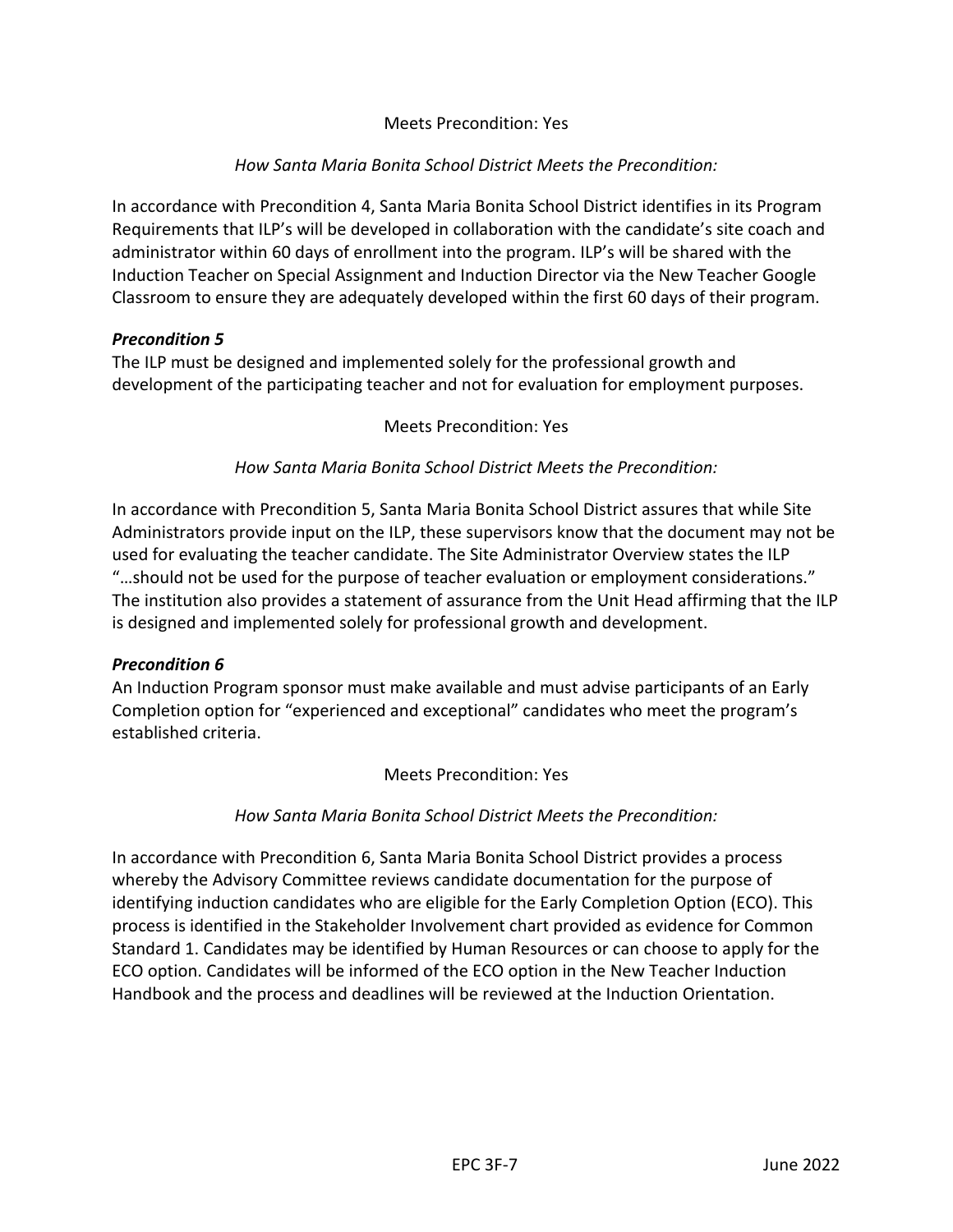#### **Common Standards Responses**

*All responses to the Common Standards have been deemed, by a team of BIR-trained reviewers, to be aligned. Beneath each Common Standard is information and excerpts from* Santa Maria Bonita School District*'s Common Standards submission. The [2015 Common Standards](https://www.ctc.ca.gov/docs/default-source/educator-prep/standards/commonstandards-2015-pdf.pdf?sfvrsn=2) are provided here as a reference.*

#### **Common Standard 1 – Institutional Infrastructure to Support Educator Preparation**

Santa Maria Bonita School District asserts that their teacher induction program has been developed "based on a researched-based instructional framework which focuses on the California Standards for the Teaching Profession and high-quality, equitable teaching and learning practices which support the effective implementation of California's adopted standards and curricular frameworks. SMBSD describes the induction program as being built on "the core values of equity, commitment to diversity, responsiveness, positive presupposition, reflective dialogue, and inquiry." In order to achieve this, the program integrates a variety of research-based perspectives determined by the program need and audience for the professional learning opportunities. However, at the core of all professional learning are Zarretta Hammond's research on culturally responsive teaching as well as the work around developing teacher clarity and intentionality by Doug Fisher, et. al. Induction candidates will be introduced to the High Quality Instruction Indicators which is woven throughout district pacing guides. Mentors will be trained in adult learning theory-based coaching practices through Mentoring Matters to facilitate learning-focused relationships with their new teacher mentee and to understand the principles of mentoring.

Santa Maria Bonita School District is committed to the continued collaborative nature of program design, feedback, and continuous improvement. Those stakeholder groups that participated in the program design will continue to be active in the decision-making process. The Advisory Committee will be the primary decision-making body and will consist of personnel from across the district representing a variety of levels of administration and positions, all of which have a relationship to the induction program. The institution has presented an Education Partner/Stakeholder Involvement chart to represent these different constituents and how they will be involved in the ongoing coordination and decision-making relevant to the induction program.

SMBSD ensures that faculty and instructional personnel of the induction program will regularly and systematically collaborate with colleagues in P-12 settings, college and university units, and members of the broader educational community to improve educator preparation. This broader community includes not only the SMBSD P-12 institutions, but also institutions of higher education. Members of SMBSD staff, including the Induction Director, will continue to build and maintain strong collaborative relationships with local colleges and universities to ensure ongoing communication regarding the needs of new teachers before they enter the induction program.

SMBSD's institutional commitment to provide funding and resources to support the operation of the proposed program is evident in a variety of ways. In addition to allocating funds for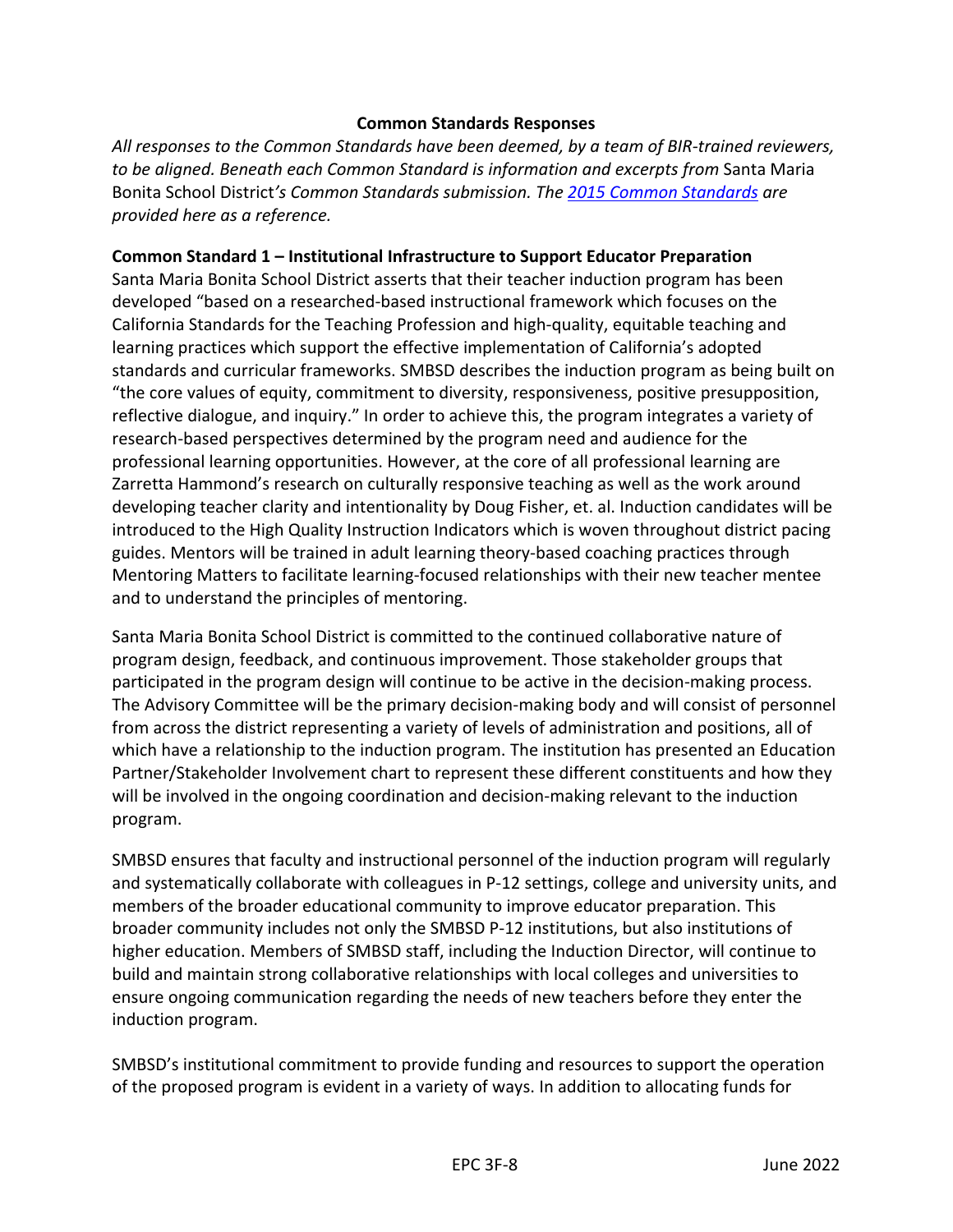training, data analysis, professional development, technology, and other material resources, SMBSD has also committed resources to current and new positions that will support the induction program:

- Induction Director
- Teacher Development Teacher on Special Assignment (TOSA)
- New Teacher Induction Teacher on Special Assignment (TOSA)
- Credential Analyst

The Deputy/Interim Superintendent has signed a Letter of Assurance stating that the district will provide sufficient funding for qualified personnel as well as resources for all areas identified.

Santa Maria Bonita School District new teachers, mentors, and staff will be recruited and hired in accordance with SMBSD's non-discrimination policies and with the commitment to recruit and retain a diverse workforce. Induction program leaders intend to reach a diverse potential pool of candidates and faculty by attending recruiting fairs in many areas of the state and providing continued support for a diverse candidate and faculty population through training and staff development aimed at supporting an inclusive and equitable learning environment. During the hiring process, mentors will be asked to self-assess their background and understanding of diversity, equity and inclusion in teaching and learning. This practice as well as others ensure that SMBSD employs, assigns, and retains only qualified persons to provide professional development and supervision experiences. Daily administrative oversight of the program will be the responsibility of Induction Director and the Teacher Development TOSA, which both job descriptions clearly represent the needs, criteria, and best practices necessary to be highly qualified. In order to hire qualified mentors, the mentor job descriptions include criteria such as current knowledge of the content: knowledge of the current context of public schooling including the California adopted P-12 content standards, frameworks, and accountability systems; knowledge of diversity in society, including diverse abilities, culture, language, ethnicity, and gender orientation; and demonstration of effective professional practices in teaching and learning, scholarship, and service. Additionally, mentors and other supervisors will be required to reapply each year to ensure only the most qualified personnel are engaged in the program.

In order to ensure that candidates successfully progress through the program SMBSD has developed a process by which candidate progress will be monitored by the Induction TOSA and officially checked bi-annually. Additionally, administrators will meet with candidates and their mentor twice a year to discuss the candidate's growth goal and progress towards meeting said goal; this process is documented in the candidate's ILP. To establish that those recommended for a credential have met all requirements, SMBSD has developed a monitoring process where the Induction TOSA and Induction Director review six individual documents (TIP Document Review, ILP, Lesson Planning Conversation Guide, Goal Setting Tool, and the Induction Completer Survey). These documents reside in the programs Google Classroom and together comprehensively cover all required areas and ensure that candidates recommended for a credential have met all requirements and are eligible for recommendation.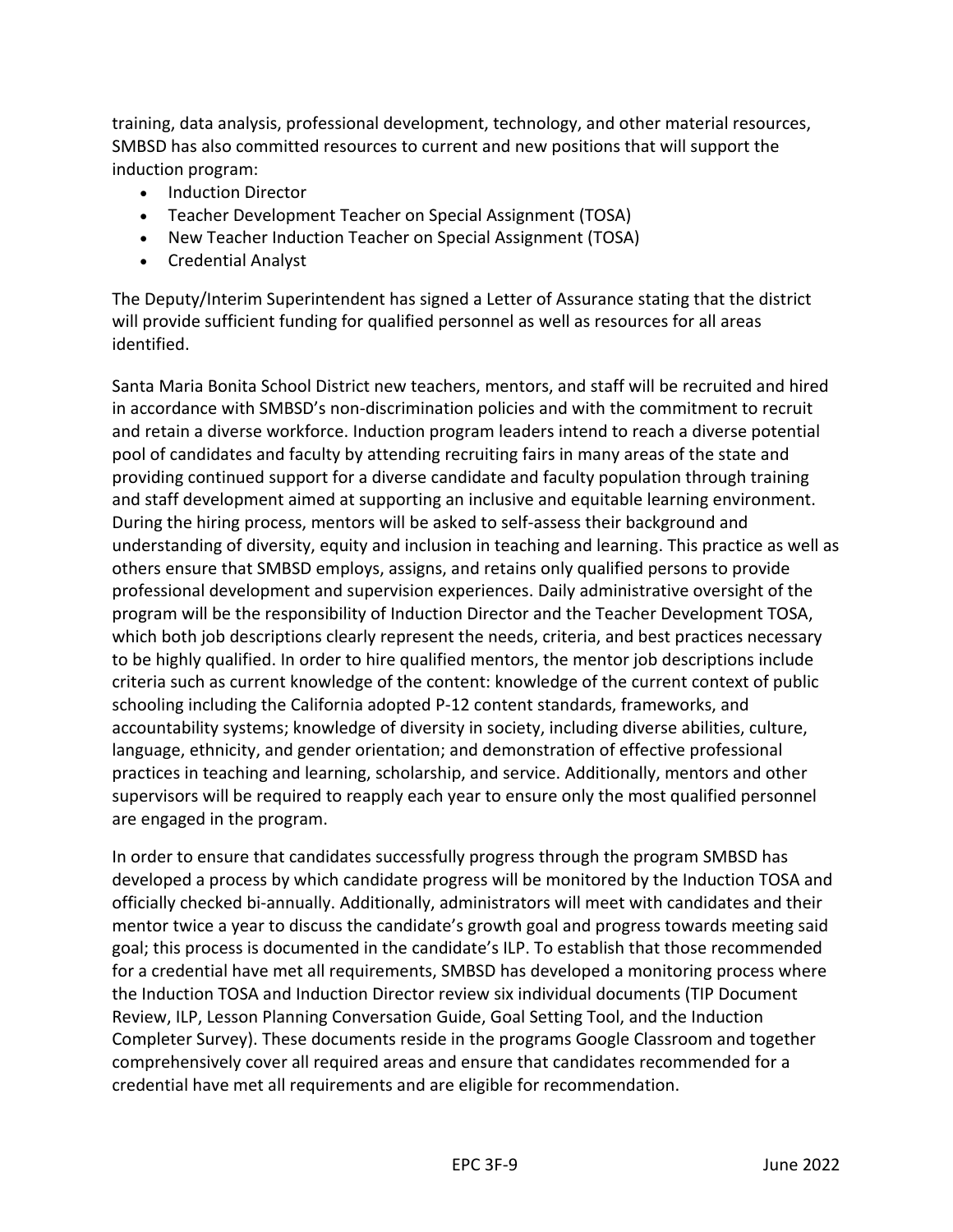#### **Common Standard 2 – Candidate Recruitment and Support Preparation**

Santa Maria Bonita School District assures that potential candidates will have equal access to the proposed induction program and that those applicants who are eligible according to the multiple measures identified in the Induction program website, recruiting brochure, and in the draft Induction Handbook will be accepted into the program. Participation in the SMBSD Induction Program will not be a condition of employment, but rather will be offered as a support to eligible teachers as an option for the state requirement of completing a state approved Teacher Induction Program within five years of obtaining a preliminary credential.

As noted earlier, to diversify the educator pool in both California and its induction program, SMBSD intends to reach a diverse potential pool of candidates by attending recruiting fairs in many areas of the state and providing continued support for a diverse candidate population through training and professional development aimed at supporting an inclusive and equitable learning environment. To balance candidate recruitment between local community members and a broader, more diverse network of educators, SMBSD will advertise employment opportunities and the induction program through EdJoin Job Postings and social media. SMBSD will retain new teachers (candidates) in a variety of ways, including covering all induction program expenses for full time SMBSD employees and providing a structure of support that will involve District Office TOSAs, site instructional coaches, site administrators, and mentors so all new teachers have wraparound support to ensure retention and to promote their successful entry into the teaching profession. As a part of this wraparound support, appropriate information and personnel are clearly identified and accessible to guide each candidate's attainment of program requirements. Specifically, the Induction Director will contact all candidates to welcome them to the program and inform them about New Teacher Onboarding and Induction Orientation. Induction Handbooks will be distributed and reviewed in the induction orientation meeting, which all mentors and candidates will be required to attend. This is where induction staff roles and responsibilities will be reviewed, including the personnel responsible for guiding candidate program progress. The Candidate Professional Agreement and program completion requirements will also be reviewed at the induction orientation. SMBSD states that it "…takes great pride in retaining its teachers," and that "It is not uncommon for education graduates from the Santa Maria Valley and surrounding area to return to the SMBSD community as a new teacher, upon obtaining a preliminary teaching credential."

In order to ensure that induction candidates successfully progress through the program, candidate progress will be monitored by the Induction TOSA and formally checked and documented bi-annually using the TIP Document Review form. Evidence of mastery of competence in the CSTPs will be gathered through two instruments, first is the CSTP Continuum of Development Assessment completed bi-annually by the candidate and second is the Administrator Survey also completed bi-annually by site administrators. All of this information is shared with the Induction Director and the candidate's mentor so that all relevant supporters are continuously informed. Additionally, administrators meet with candidates and their mentor twice a year to discuss the candidate's growth goal and progress towards meeting said goal; this process is documented in the Candidates' ILP. The Educational Partners/Stakeholder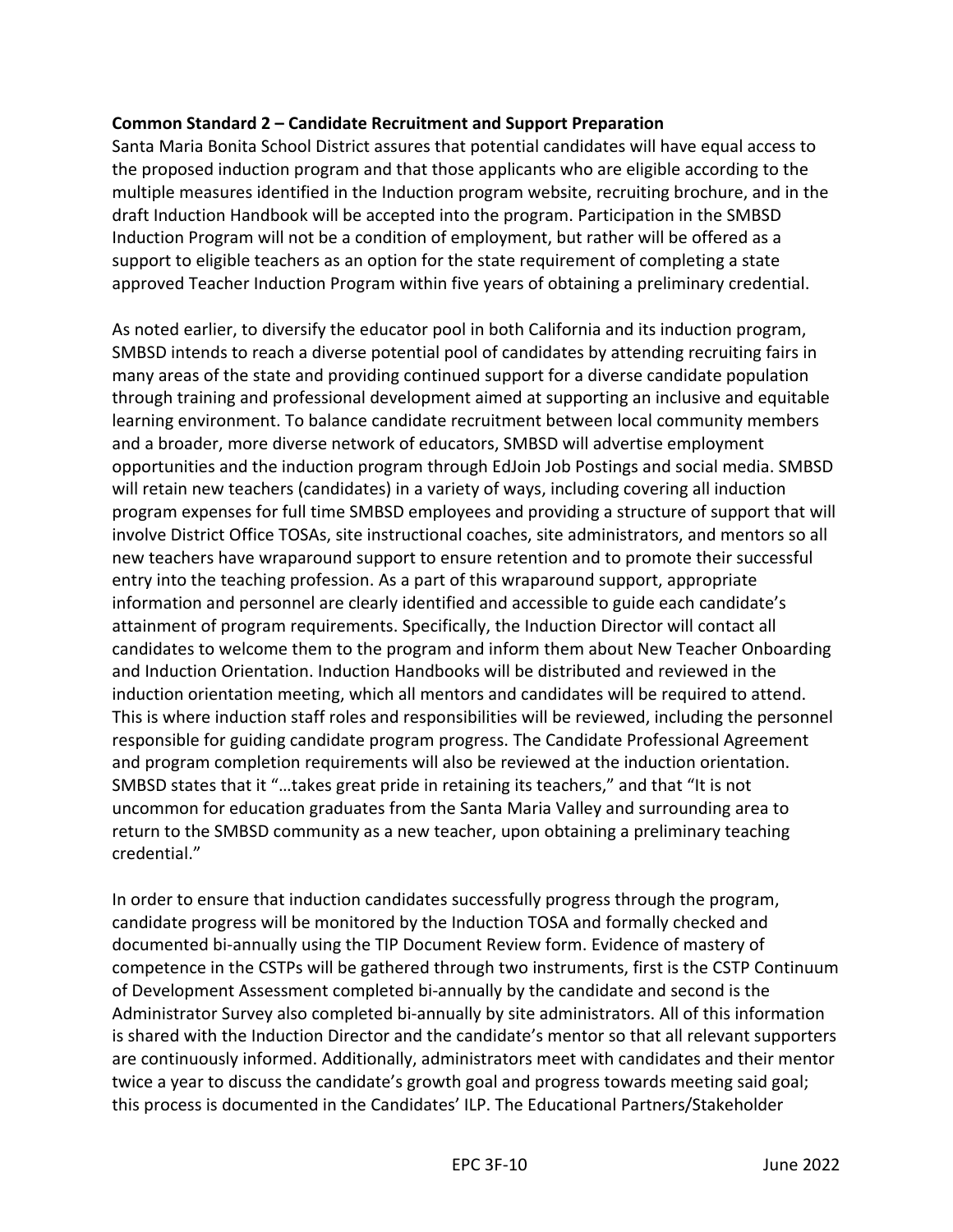Involvement Chart provides more evidence by identifying five partner groups involved in reviewing and addressing candidates' progress toward meeting competency expectations. To ensure that each candidate has met all competency and performance expectations, and is eligible for a recommendation, the Induction TOSA and Induction Director review six documents which span the candidate's time in the program and accurately represent the candidate's learned skills and knowledge.

Through these multiple checkpoints, a candidate who is struggling or in need of additional assistance will be easily identified by any number of SMBSD induction program support providers. Once a candidate is identified or expresses a need for additional assistance, a fourstep process is initiated through which a support plan will be developed with next steps and timelines individualized to the needs of the candidate. These procedures are outlined on page 19 of the Induction Handbook given to each candidate and reviewed at the orientation.

#### **Common Standard 3 – Course of Study, Fieldwork and Clinical Practice**

Professional learning around diversity, equity, and inclusion have been embedded into the induction program ILP to ensure those issues are at the forefront of all learning for both SMBSD candidates and out of district candidates. According to the submission, the "Santa Maria Bonita School District student population includes a range of abilities, races, and gender identification; therefore, candidates will be immersed with daily opportunities to experience issues of diversity that affect school climate." To provide candidates with additional opportunities to both experience issues of diversity that affect school climate and to effectively implement research-based strategies for improving teaching and student learning, the SMBSD teacher induction program will provide a course of study appropriate for its Year 1, Year 2, and Early Completion Option candidates to effectively implement research-based teaching strategies based on *The Skillful Teacher* and *Culturally Responsive Teaching and the Brain*, both research based books. Each monthly professional learning opportunity follow-up survey and Annual Program Reflection will promote reflection from the candidates on how they will address cultural relevance and implement learned research-based strategies within the classrooms. Candidates will participate in site-based professional development that focuses on specific issues of diversity that are prevalent at the school site.

As identified in the mentor job description and qualifications, Santa Maria Bonita School District is committed to hiring high quality personnel for the proposed program. Minimum qualifications for a coach will be 1) a Clear California Teaching Credential and 2) a minimum of three years of teaching experience. Only applicants who can show they have excellent knowledge and skills related to applying California content standards and frameworks; working with diverse student populations; and implementing relevant and current teaching practices will be hired. In order to maintain a continuous high level of performance, coaches will be required to re-apply each year. SMBSD believes that this combination of required documentation and performance-based review will result in coaches who are able to provide effective weekly support for candidates. As coaches are hired, coach/candidate assignments will be made based upon the candidate's school site, subject area/grade level and general needs. These partnerships will be documented through the Mentor/Candidate Match Record.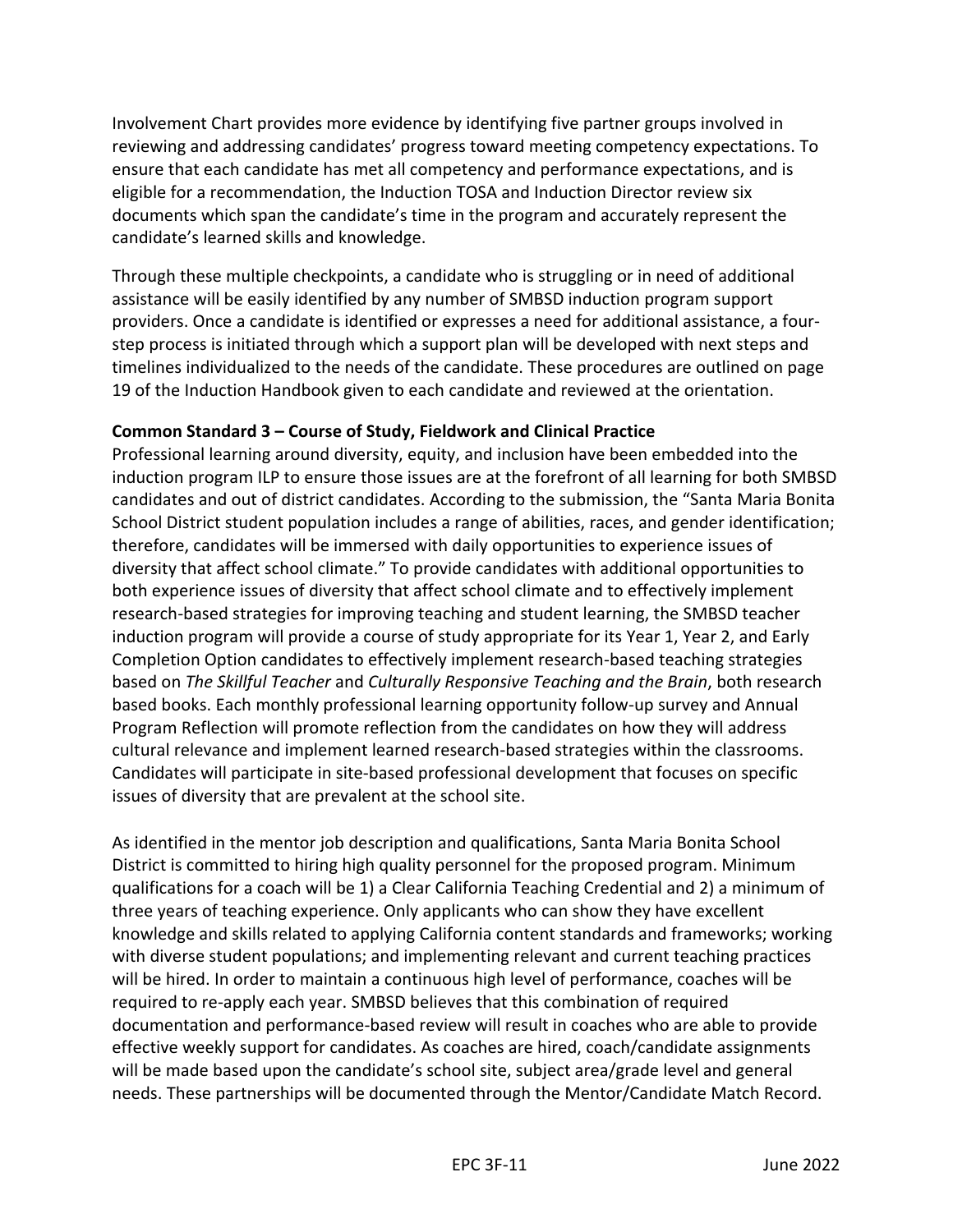Once hired, mentors are oriented to their role through the mentor orientation and trained in supervision using the adult learning theory-based coaching practices of Mentoring Matters. This model is used to facilitate learning-focused relationships between mentors and their new teacher mentee and to understand the principles of mentoring. This mentoring model is paired with training in culturally responsive pedagogy and how to use the *Induction Alignment of Research and CSTPs* document. Mentors will be asked to continually improve their own practices by participating in professional learning and support eight times a year to share and learn about current educational trends, effective instructional strategies and/or curriculum alignment needs, as well as monthly meetings which focus on the CSTPs or specific instructional strategies. As a part of the induction programs continuous improvement plan, mentors are formally evaluated bi-annually by both program administration and candidates. Mentors are also required to reapply each year including a new letter of recommendation from their site administrator. Celebrations and recognition of both candidates and mentors occur at the Induction Colloquium at the end of the year.

Santa Maria Bonita School District has integrated multiple measures for evaluating the effectiveness of the fieldwork and clinical practice components of the induction program. Clinical and field-based experiences will be documented through the ILP, coaching logs and professional learning assignments. Candidates will informally self-assess each week during coaching conversations and each inquiry cycle will finish with a formal reflective conversation and plan for next steps. These self-assessments will lead to an evaluation of the clinical practice experience and its relevance and effectiveness in supporting candidates. Candidates will also complete an end of year digital reflection where the candidate will be asked if he/she was well matched with the mentor and how effective the mentor support was in helping the candidate to achieve his/her goals. All feedback from clinical experiences will be reviewed by the Induction Director and Induction TOSA to evaluate the effectiveness of the clinical and field-based experiences. Another measure of the component's effectiveness will be surveys completed at the end of each year by several stakeholders (candidates, coaches, facilitators, site administrators) which will also provide feedback on clinical practice and the program as a whole. All this data will be used for prompt changes to address immediate needs as well as aggregated for more wholistic adjustments to the clinical practice component of the proposed program.

All candidates in the Santa Maria Bonita School District induction program will have significant experience in California public schools with diverse student populations and the opportunity to work with the range of students identified in the program standards. SMBSD presents an infographic of the district's Local Control and Accountability Plan (LCAP) information showing students in SMBSD differ in religious, racial, ethnic, linguistic, and economic backgrounds, as well as differing in learning abilities, gender, family structure, sexual orientation, and other aspects that may affect learning. SMBSD new teacher candidates will have the opportunity to work with the diversity of California's students within their classrooms as classrooms in SMBSD reflect diversity. Out of district SMBSD candidates will be asked to submit diversity documentation and/or LCAP data to ensure this standard is met. If the candidate's clinical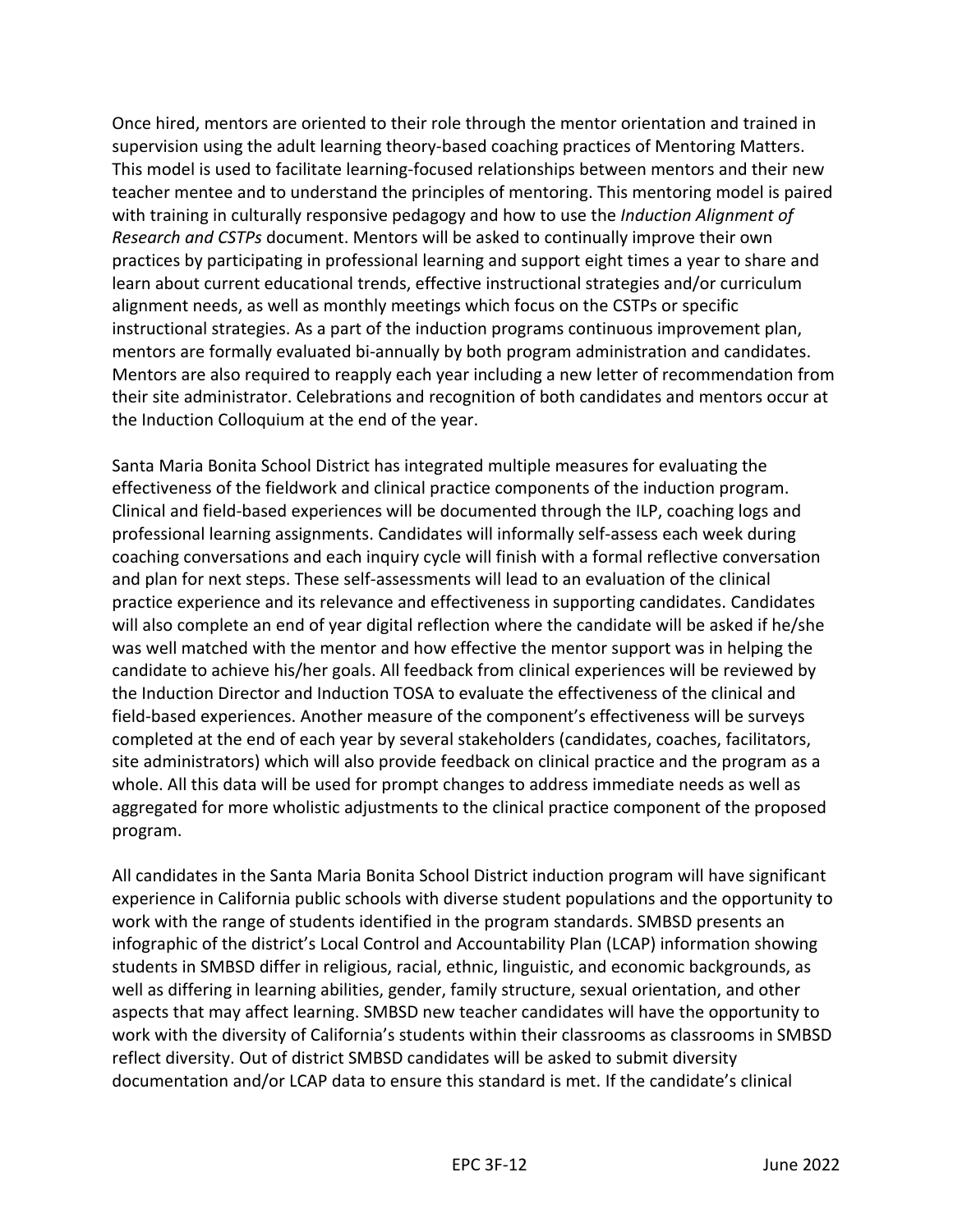experience does not meet the diversity requirements, the SMBSD Induction TOSA will work with the candidate to meet this standard for that candidate within the SMBSD.

# **Common Standard 4 – Continuous Improvement**

Santa Maria Bonita School District has established a timeline and process where input will be gathered from all stakeholder groups, reviewed by the Advisory Committee, and outcomes returned to the program. As noted, candidates and mentors will informally and formally selfreflect on the effectiveness of the program. These two stakeholder groups will also be surveyed monthly regarding the effectiveness of all components of the program. Professional learning facilitators will receive immediate feedback from participants in their sessions to improve subsequent sessions. Site administrators will have opportunities to informally assess clinical practice at the three goal-setting meetings as well as three formal surveys reflecting on the candidate and the program itself. Higher education partners and stakeholders outside of the district will have the opportunity to provide input through yearly surveys or attendance at an Advisory Committee meeting.

In their submission, SMBSD provides the *Induction Continuous Improvement Timeline* which encapsulates the information provided here and shows how the key stakeholders of candidates, mentors, Advisory Committee, and administrators will specifically participate in the continuous improvement of the induction program. Additionally, to gather input regarding the extent to which candidates are prepared to enter the teaching profession, candidates who have completed the program will be surveyed one year, three years and seven years after the completion of induction to learn how this preparation assisted them as new teachers in both their teaching duties and continued development as a professional educator.

Overall, the *Induction Continuous Improvement Timeline* shows how "In an effort to maintain the quality and effectiveness of the Program, the SMBSD Teacher Induction Program will regularly and systematically collect and analyze data," and how the Advisory Committee will reflect on that data and the effectiveness of SMBSD's unit operations and make improvements to the program and its services, as necessary.

# **Common Standard 5 – Program Impact**

Santa Maria Bonita School District is "… deeply committed to preparing new teacher candidates to serve as professional school personnel who demonstrate the knowledge and skills necessary to educate and support all students in meeting State adopted academic standards." Candidates will formally demonstrate knowledge and skills necessary to educate and support all students in meeting state adopted academic standards by successfully completing each inquiry cycle with positive feedback from both their mentor and administrator and showing growth on student outcomes data on the Lesson Planning Conversation document. Candidates informally demonstrate knowledge and skills during weekly self-assessments as candidates and mentors review areas of strength and areas of need based on their identified ILP goals. These formal and informal assessments will culminate in a final assessment using the *Continuum of Teaching Practice*. Results from this final assessment will be discussed between the candidate and mentor and included as part of the candidate's end of year digital reflection, as well as the